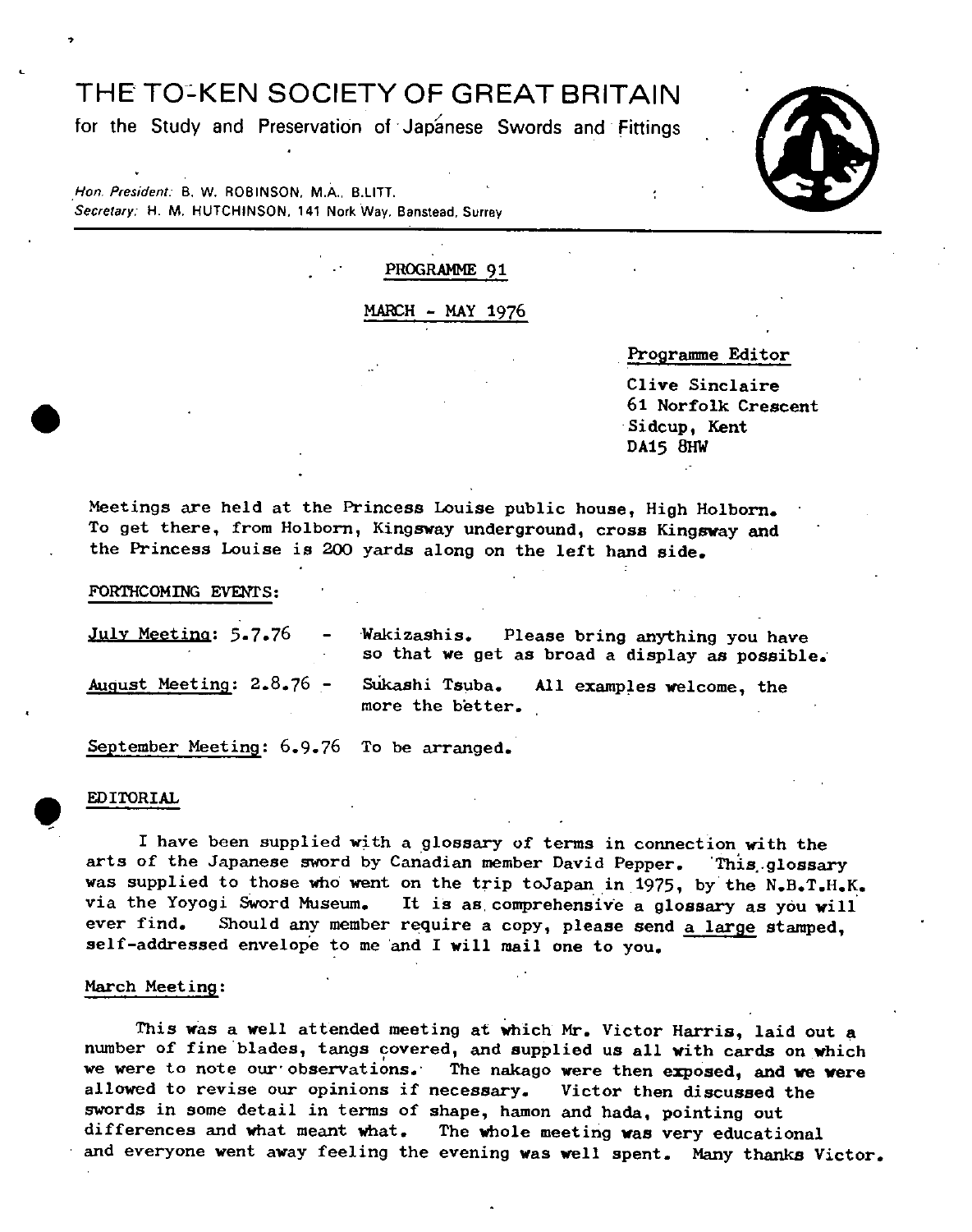#### $x$   $x$   $x$ April Meeting:

Following on the success of the March meeting it was decided that a similar evening, this time with Tsuba would be a good idea. As it turned out, a glittering array appeared on the night amounting to sixty pieces in all. The range was enormous, from glittering Mino Goto to fine iron Tsuba. The idea was that each owner stood up and spoke about his own pieces. As usual, that shyness that siezes all Token members on the first Monday of each month, gripped the room in an iron fist, and nobody would talk. Eventually Alan Bale, Malco]n Hutchinson and myself started taJ.king, the room started to unfreeze and in the end everyone managed to become involved.

r

#### May Meeting:

Now for something completely different! Mr. Ronald Knutsen, martial artist of some renown and author of the only English language book on polearms that I know of, came to give us a demonstration of sword techniques from the Sengoku period. Mr. Knutsen, who really lives his art, has just returned fi Mr. Knutsen, who really lives his art, has just returned from training at the Kashima-Shinto-Ryu, at the Kashima shrine. Mr. Knutsen used we straight Bokuto (wooden sword) that was used at Kashima. Apparently Bokuto a straight Bokuto (wooden sword) that was used at Kashima. Apparently Bokuto<br>were modelled on the swords of the area, their styles and shapes. Does anyone know of straight swords being made in the Kanto in the sixteenth century?

Techniques included attacks and defences against other swords, and an<br>sive display of Naginata-Jitsu. After watching this, one wondered why impressive display of Naginata-Jitsu. anyone ever used swords, as the Naginata appeared almost unbeatable. Then followed a demonstration of Iai-Jitsu with a "live" sword. Mr. Knutsen explained that many of these techniques were thought up by twisted minds from<br>Tokugawa period. Some of the most interesting were for use in confined space Some of the most interesting were for use in confined spaces, such as doorways and low ceiling houses. One technique was for an opponent who was actually in the process of bowing, very unsporting! But, of course, this was a kill or be killed situation. Many thanks Ronald for your time and trouble.

## ANDERSONARMOURS IN JAPANESE PRESS

Mr. Iida, who spent an evening with the Society last November, as most of you will know, is the publisher of the Token Shunju press in Japan, a bi-monthly newspaper on swords and fittings. In a recent edition under "News Flash, report from Europe" an entire page was devoted to our Chairman, Mr. John Anderson's collection. Although, of course, most of it was in Japanese there were several paragraphs in English and a number of photographs, including one of our illustrius Chairman looking rather bemused.

Three items from John's collection seen to have been of particular interest to the Japanese, although I an sure anyone that has been priviliged to see the lot, will know that I am not 'knocking' the rest.

-2-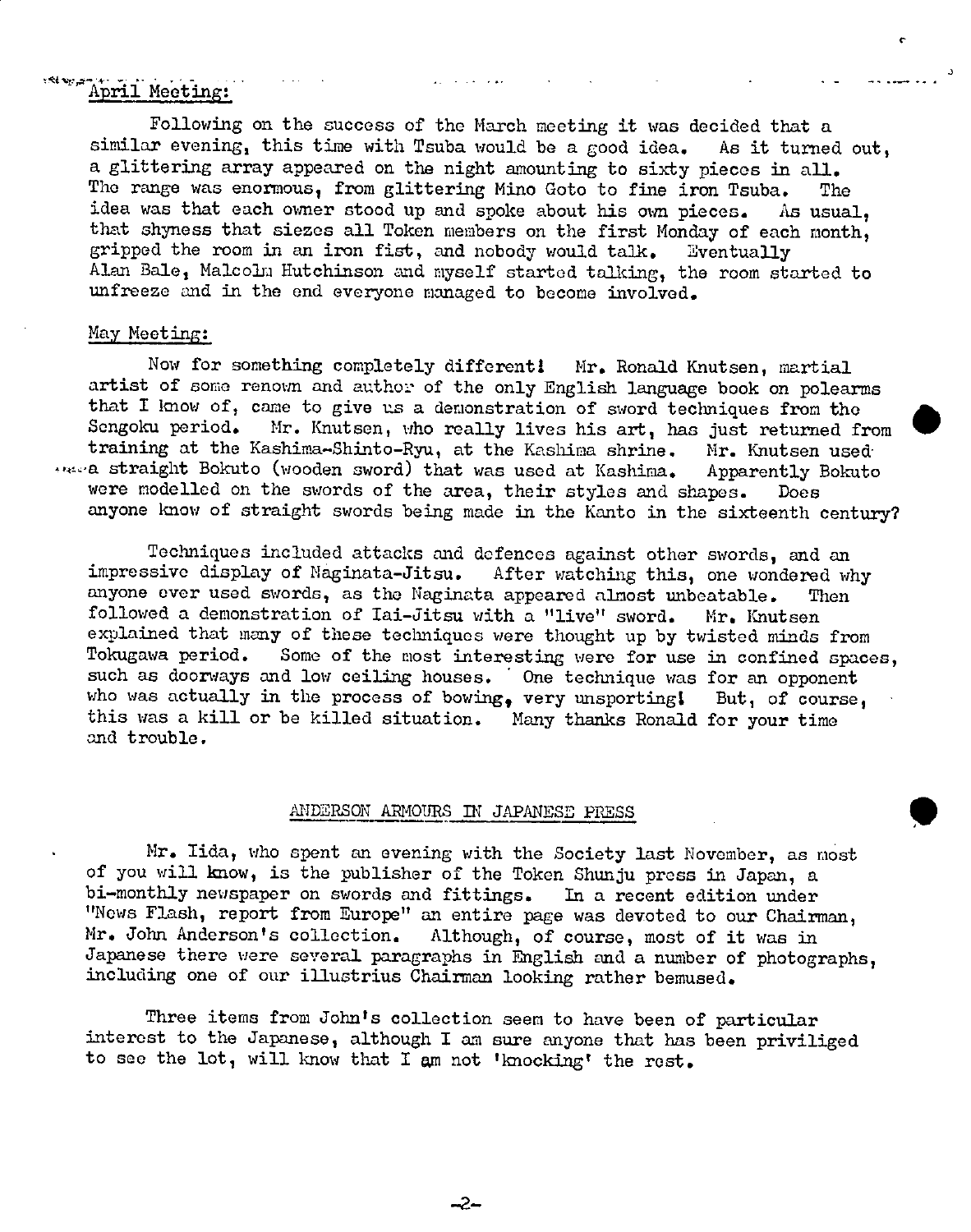#### 1 • So-Men (Whole Mask)

A boldly embossed russet iron mask signed under the chin Myochin Munohisa. Made to take apart in three pieces, the brow is joined to the chin and cheek pieces by hinges and the nose is held in position by turning pins. The brow is embossed with deep wrinkles and bold roped eyebrows above well-formed eyes. Its edge is pierced with a series of holes for attachment to the hood. The long nose is very well forged and cleverly drawn out. Beneath it, a moustache of long hair juts out. On the cheeks, the wrinkles are very bold and .in an unusual design which sweeps down to the very well formed chin. The ears are naturalisticly formed and riveted on. Beneath the chin are two large Otayori-No-Kugi (literally, cord assisting nails) and a large Nagashi-No-Ana (sweat running hole) pierced through the bottom plate. The mask is extremely well formed and shows similar details of treatment to other work signed Munehisa, although the signature differs in some respects and it may be earlier work by this man. Whole masks are comparitively rare and many examples are in fact half masks with a brow plate added later. These are generally easy to detect, often being of inferior quality to the half mask and of bad shape.

Signed: Myochin Ki No Munehisa - about 1800.

#### 2. Tauinari No Kabuto - Helmet of acorn shape

The bowl is made of sixty two vertical plates capped by an iron Tehen-Kanamono which surrounds the small Tehen hole, The front centre plate is covered with white bronze (Sawari). It is simply signed "Saotome" and has an attribution to lyotada. The rounded neck guard is of three layers, the first and second lacquered black, the lower one covered with gilded leather, as are the peak and ear pieces (Fukigayeshi). Over the peak, which is secured to the bowl by three gilded rivets, is a pierced design of vines in iron. This, with the two bonji characters for Senju Kwannon and Dainichi Nyorai, which are on the Fukigayeshi are all splashed with Sanari. The fore crest (Maedate) is in the form of a gilded copper Bonji for Fudo mounted on a ground of flames in red lacquered copper. The neck guard is laced with green silk thread. is very unusual to find Saotome helmets of anything but standard Koshozan shape, but Iyetada seems to have been an exception to the family rule.

Signed: Saotome, and attributed to Metada Saotomo - Working 1600.

Token Shunju Press's comment:-

## Helmet of unusual shape

The helmet is signed "Saotome" and its shape may be regarded as an intermediate shape between the paper umbrella shape and the acorn shape. According to the owner it was made in the seventeenth century. Perhaps it was made in the Koicho era.

In any case it is a rare article. There exists one other helmet which is signed lesada.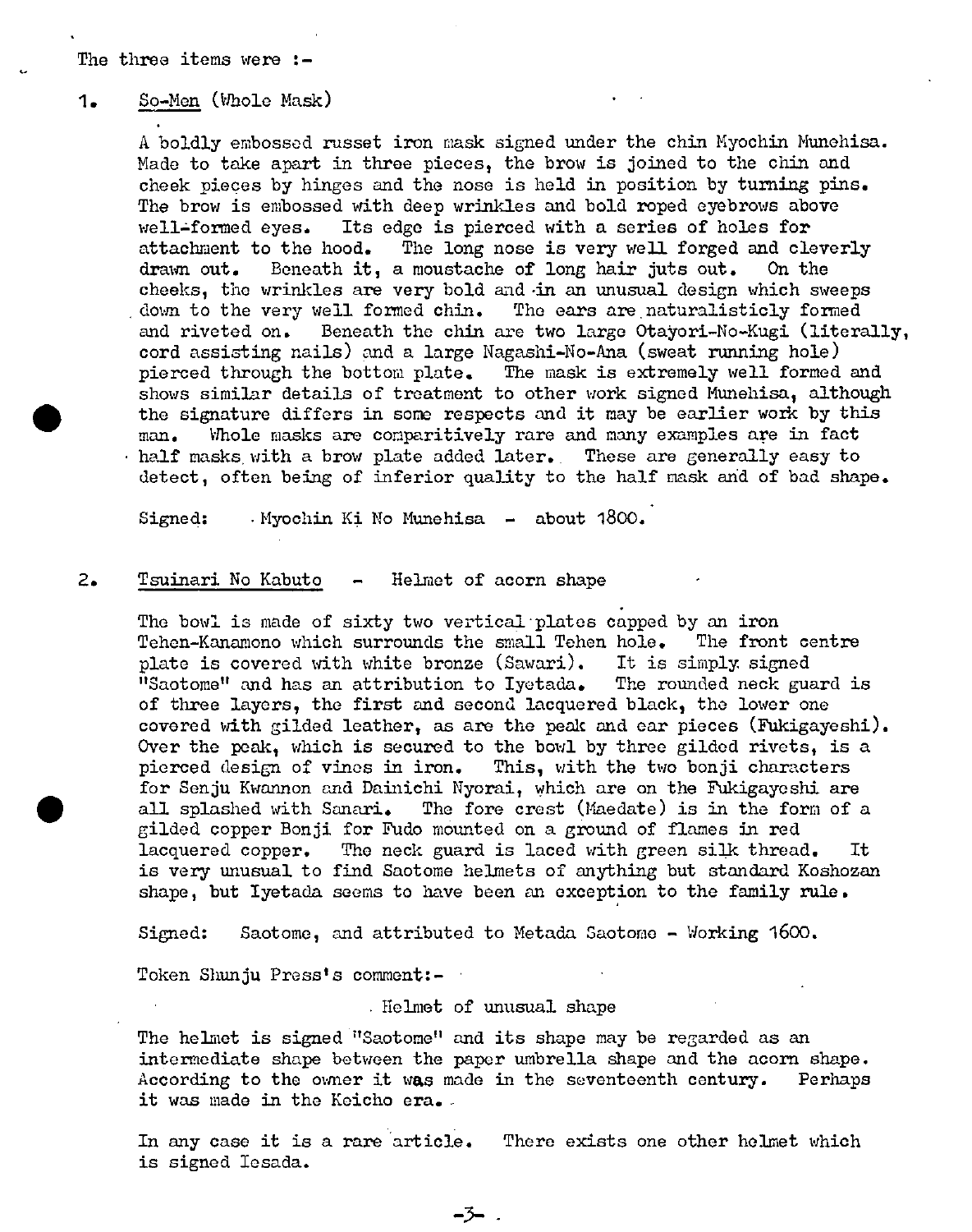3. Kon-ito-Odoshi, Hotokedo-Gusoku - Dark blue laced armour with the cuiraas lacquered smooth.

This is my "favourite" of John's armours, it is extremely impressive and I would advise anyone who has the opportunity to study it at length.

'The helmet is of unusual form, representing a cap worn by a priest of the Nichiren sect of Buddhism, It is of iron and has no peak, the brow piece being embossed with bold eyebrows and the neck guard of close fitting *Hineno* form. It bears a fore crest of a copper Oni. The helmet is signed "Nagasone Masanori" and is lacquered an unusual brick-red colour, as are all the other portions of the armour with the exception of the face mask. The mask is of russett iron and is signed beneath the chin "Myochin !luneyasu". The cuirass, Hotoke-Do (Saint ts breast) is of iron lacquered smooth. The top two plates of the breast are laced on. It bears the centre portion of the Mandara, sacred to the Nichiren sect, in gold lacquer, the centre column of which is the *invocation* Nanu Mioho Renge-Kiyo (Hail Lotus of the Good Law). The tassets (Kusazuri) are of leather - the two at the back being shorter by two plates for ease in riding. Sleeves of Bishamon-Gote formed with hinged plates on the upper arm in place of Sode. The thigh guards (Haidate) are of rectangular iron plates joined by mail, the centre of each embossed with a dome. Shin guards are of vertical iron strips joined by mail (Shino Suneate), and foot protectors (Kogake) complete the suit. This armour is mounted entirely in the style of the 16th Century and is of very serviceable manufacture. The family badge (Mon) is as yet unidentified, but as the Nichiren sect were a particularly militant body it is possible the armour belonged to a priest. The mounting is typical of the work of Muneyasu and the distinct features are easily seen when compared with other examples of his work.

Helmet signed: Magasone Masandri (1673-80),

Mask signed: Myochin Muneyasu (1833-38)

Token Shunju Press comment:

 $\mathcal{F}$  .

The helmet of "Noshi" shape is signed "Nagasone Masa Nori while the cuirass bears a portion of the "Mandara" in gold lacquer. So far we have not seen another cuirass and helmet made by the same artisan. However, it is known that there exists one open work iron Tsuba with a deign of the plum tree, on which is inscribed "Echizen No Ju" in addition to the maker's name. The helmet was probably made during the Kanbun-Enpo era. -

In addition to the above three pieces were illustrated - two Koshozan-Suji-Bachi (high sided ridge bowl) by Yoshimichi (1521-31) and Myochin Nobuiye (1532), several other helmets and a general view of John with some armours. The above descriptions are extracts from John Anderson's book "Japanese Armour", an illustrated guide to the work of the Myochin and Saotome families, from the 15th - 20th century. The book is available from :-

> Arms & Armour Press, Lionel Leventhal Limited, 677 Finchley Road, London NW2

> > -4⊷ ∴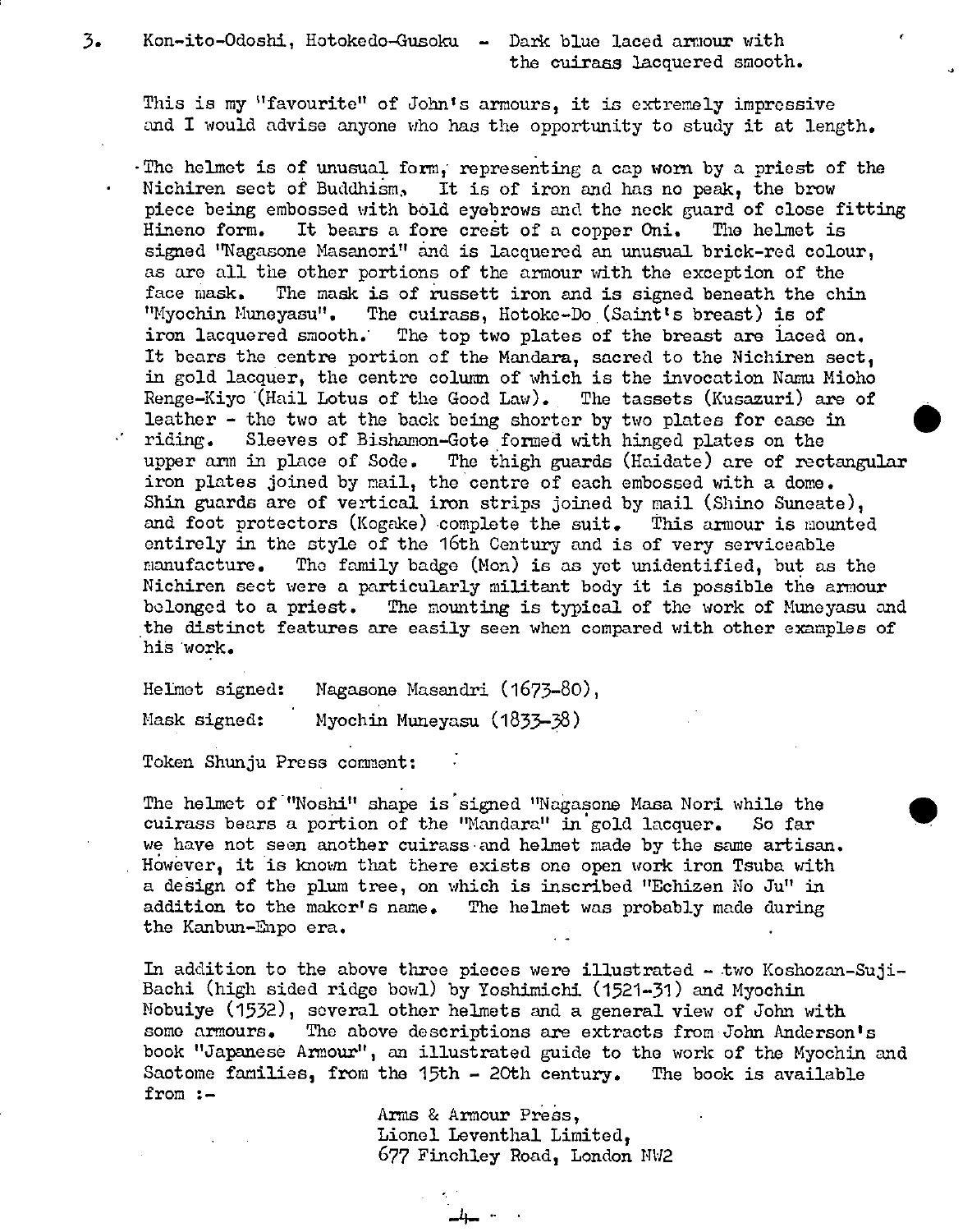Another item of interest in the paper under the beading of "Appreciation of Art Objects Series" was an interesting metal fitting for a door: a Cicada. This was illustrated and appeared to be a handle with a floral design and a large bee, appearing almost to be stuck on, and made of some soft metal such as Shakudo. It is 29 cm. in length and is one of the fittings of the Chinese style door of the Toshogu shrine at Veno, Tokyo. There exist two similar fittings of the same size made of brass by the same craftsman. Besides, the Toshogu shrine at Nikko possesses the same kind of iron fitting with an inscription of Nagasone Saiichi Toshiie made in the 13th year of Kanei *(1636).* 

According to an official record, the ceremonies of transfer of the Toshogu shrine at Veno were complated in September, the 3rd year of Shoo *(1654).* 

#### YASUNORI

In Programme 89, I mentioned a gendaito made by Yasunori which had been made in the precincts of the Yasukuni. shrine. The following *interesting*  additional information has been supplied by member Han Bing Siong from the Netherlands:

With much interest I have read the account in Programme  $No_{\bullet}89$ on the November meeting with the session by Mr. lida Kazuo.

I think it is not surprising that Mr. lida paid special attention to the gendaito made by YASUNORI. Mr. Iida has or has had a blade by that smith himself. On page 210 of colume 8 of NIHONTO ZENSHU there is a drawing of that sword and rubbings of the signature and other inscriptions. It has the two characters YASUNORI tachi-mei with on the other side in addition to the date (a lucky day, 9th month, Showa  $14$ ) the inscription: "Presented as a memento to Marquis Inoue by Nipponto Tanrenkai".

The NIPPONTO TANRENKAI or Japanese sword forging and tempering Society consisted of the smiths working in the precincts of the Yasukuni shrine and was established in 1933. (Showa *8)* with the purpose of reviving the art of Japanese sword making in the old traditional manner. As such I think it deserves *mentioning in* the history of Japanese sword making.

*On* the establishment of the Society the principal swordsmiths were ordered by the minister of war, Lieutenant General Araki Sadao, to adopt names incorporating the character Yasu of the Yasukuni-shrine. Some of their pupils later did the same. In compliance with the order of General Araki KAJIYAMA TOKUTARO combined the character Yasu with the character Toku of his personal name. This character is the same as the Toku of the name Tokugawa and can also be pronounced as Nori.

*-5-*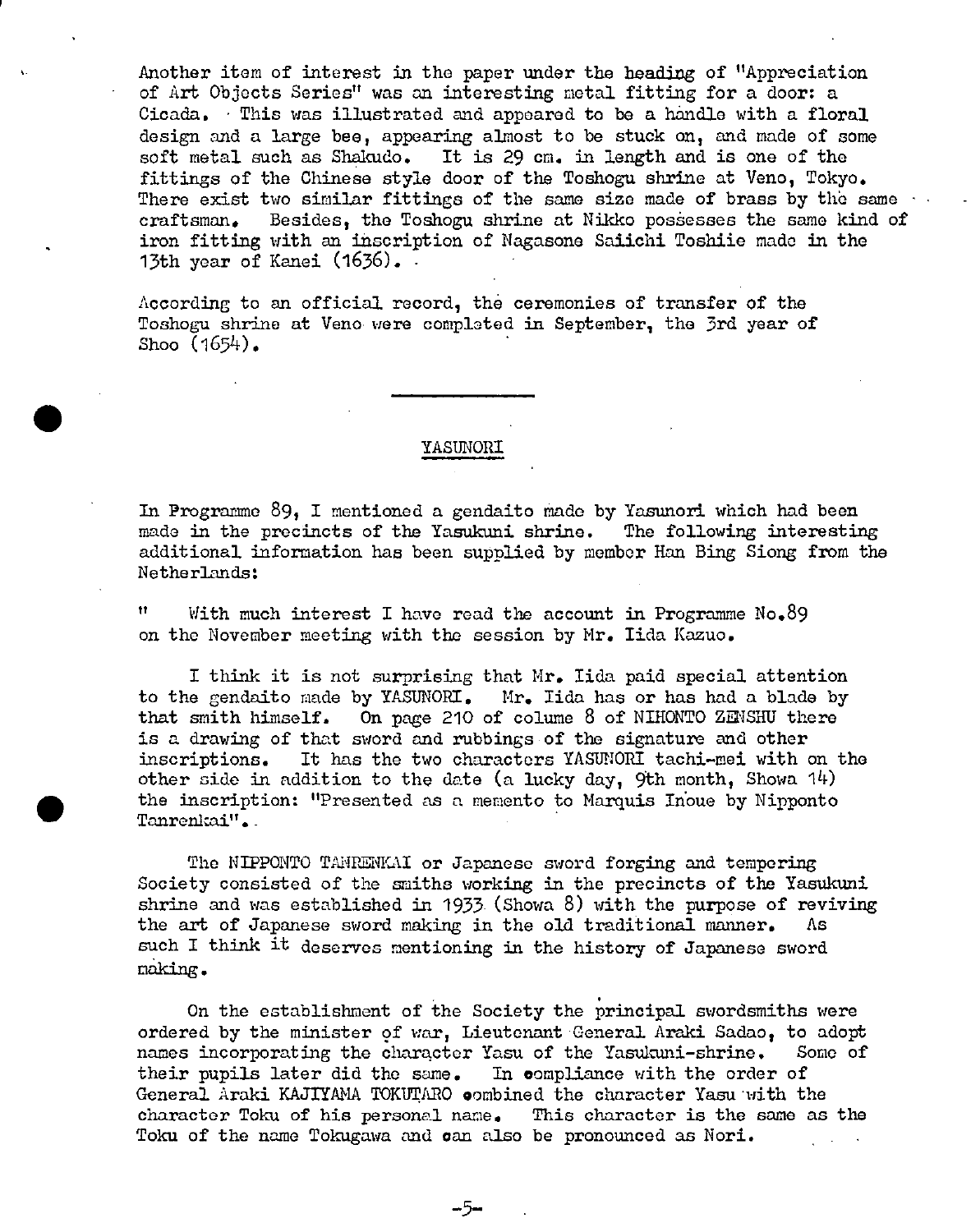KAJIYANA TOKUTARO was the son of KMIYAMA TOMOHThA in Hiroshima who used the art name UJIMASA. TOKUTARO has also used this name of UJIMASA and thus was NIDAI UJIMASA. TOKUTARO was a pupil of BIZEN OSAFUNE YOKOYAMA SUKEYOSHI, who in turn was a pupil of SAKURAI MASATSUGU, well known for his signature with a swastika.

That YASUNORI had earned some acclaim whilst alive is perhaps a little bit of an understatement. According to Shimizu's TOKO ZENSHU, volume 2, page 153, the Emperor's gunto was made by YASUNORI in 1934. This, I think, indicates that he may be considered as one of the top class swordsmiths at that time. The gunto of Emperor Meiji for instance, was made by the famous Gassan Sadakazu, grandfather of the present Gassan Sadakazu. And according to No.149 of the NBTHK-Journal TOKEN BIJUTSU, YASUNORI was also called DAITOA no KAMI MASAMUNE: "Masamune, the protector of Greater East Asia". That YASUNORI must have belonged to the best swordsraiths may also be concluded from the fact that during World War II the making of swords for field marshals and admirals of the fleet (gensui) was assigned to a pupil of KAJIYANA YASUNORI: KOTANI YASUNORI. According to Ono's GENDAITO MEIKAN, page 138, Field Marshal Terauchi's gensuito was made by this pupil of KAJIYAMA YASUNORI (KOTANI YASUNORI adopted the name YASUNORI in 1935 by order of the then minister of war, General Hayashi Senjuro). In this connection it is interesting to note that Field Marshal Terauchi has not surrendered his gensuito to Lord Louis Mountbatten. Apparently this gensuito was more important to him than the, old family swords he did surrender; because it was presented to him on behalf of the Emperor when he was promoted a Field Marshal in June 1943.

**11** 

KAJIYAMA YASUNORI died in 1954 at the age of 74.

The Compton Collection (or a small part thereof) has gone on show at the Japan Society in New York. This is one of the best sword shows ever mounted outside of Japan. Member Martin Lorber has written a review of the show for our Journal, which follows. I understand that the catalogue is most interesting, and details of how it may be obtained are at the end of Martin's review.

### The Compton Collection

Through April 25, 1976, the Japan Society in New York will be host to an exhibition of 94 swords and fittings from the Collection of Dr. Walter A.Compton of Elkhart, Indiana. The exhibition is without doubt one of the largest, most technical and comprehensive exhibition of the arts of the Japanese sword ever mounted outside of Japan. With assistance from Dr. Compton, Ogawa Morihiro compiled the catalogue in great academic depth, forwarded by introductions by Drs. Homma Junji and Sato Kanichi. The catalogue covers the history of the Japanese sword chronologically, the history of the blade, the changing shape of the blade over the'centuries and the reasons for changes, the schools and masters of the periods and military and social history. Included also, profusely illustrated with detailed line drawings, are identifications of Japanese swords by characteristics with discussions on koshirae and kodogu.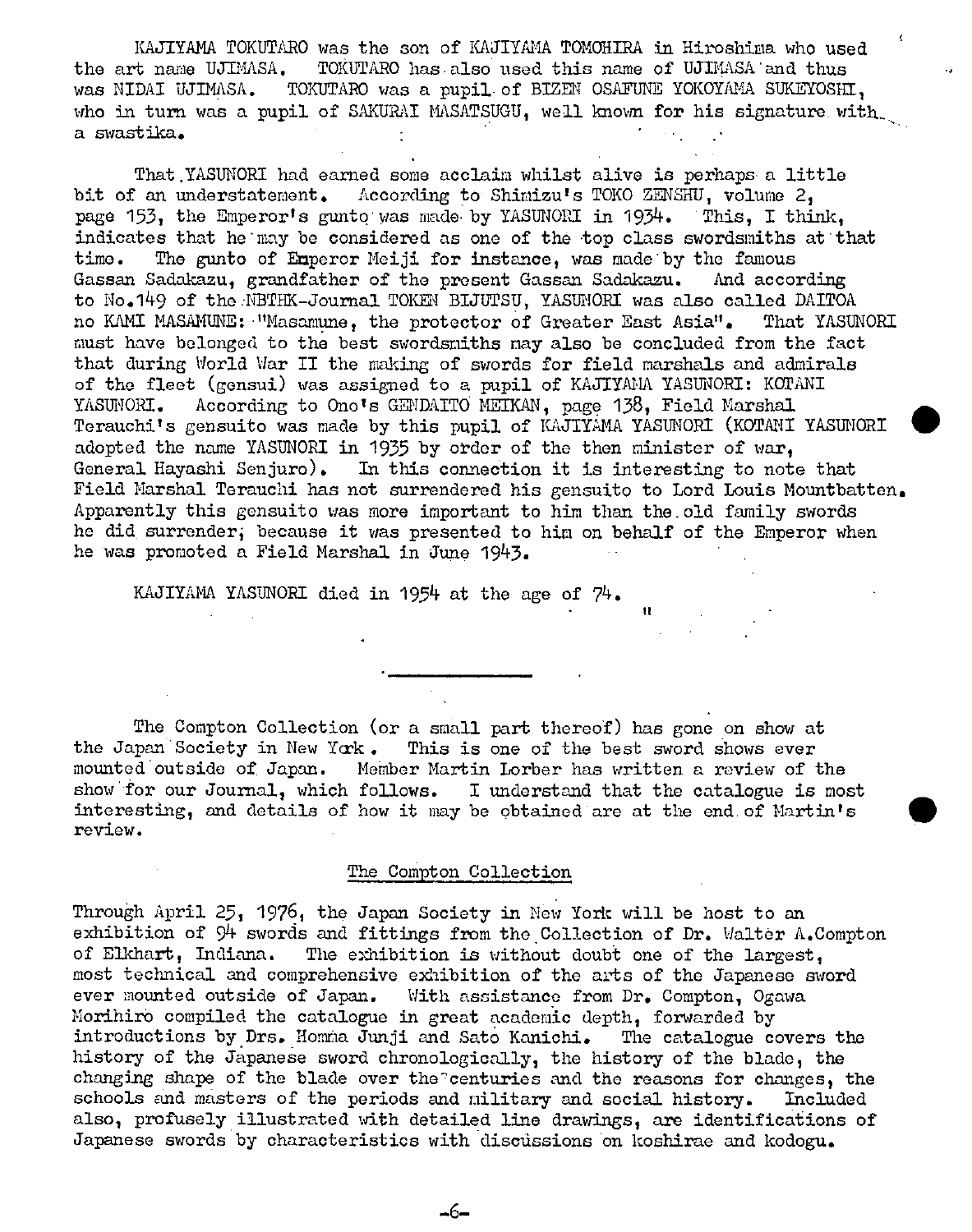Included within the context of the catalogue is a master glossary of terms, specifically divided into the parts of the sword, types and shapes, sori, shinogi, mune, hiranuki, boshi, nakago, nakago-jiri, yasuri-me, complete drawings of tempering and forging patterns, jihada, signature types, horimono, variants and types of hi as well as koshirae; also glossaries of kodogu terms for metals, surfaces, ban, zogan and physical descriptions of tsuba; also an index of periods and eras and a map of the old Japanese provinces.

There are  $46$  blades included in the exhibition, of which 15 are fully illustrated in photographs of excellent detail, accompanied by extremely technical descriptions of the blades themselves plus a comment on the smith or school or the specific blade within this framework. This detailed work is lavished on all the blades in the exhibition, illustrated or not. Included in the show are 48 excellent examples of tsuba, fittings and accoutrements as well as. an outstanding sumi kakejiku by Miyamoto Musashi.

Although not all the blades are presently in the possession of Dr. Compton. they have all, at one time or another, been in his collection and those presently not in his possession have been loaned through the gracious consideration of their present owners. The Chido Museum in Yamagata-ken. The Homma Museum in Yamagata-ken, The Society for the Preservation of Japanese Art Swords, The Sword Museum in Tokyo and the Terukuni Shrine in Kagoshima-ken. These particular blades had been given as gifts to the various institutions through the generosity of Dr. Compton, the most notable and outstanding one being a phenomenal tachi by sho-dai Kunimune, discovered in the United States by Dr. Compton and successfully identified as a missing National Treasure originally donated to the Terukuni Shrine by the Shimazu family. The blade was returned to Japan as a gift to the nation in 1967 where its classification was immediately ranked as Kokuho, and this is the first time a National Treasure blade has ever been loaned outside of Japan.

It is a very strong robust tachi with a strong sori towards the machi and typical of the late 13th century Bizen blades. This tachi  $(81, 4 \text{ cm})$  has a strong ji-hada of ko-itame combined with ko-mokume and ji-nie with midare utsuri; the hamon is a mixed choji with kawazuko-choji in nioi and with good yo and ashi and tobiyaki on the omote mono-no-uchi. The slightly shortened (but ubu) nakago with kini-jiri carries two mekugi-ana and simple squared kanji between the mekugi-ana and the machi. Without hi or horimono, the strength of the blade is seen in stark reality with a subtle play of the choji midare which Dr. Compton has likened to lights playing across a low, rolling 'mist; a blade of phenomenol strength and presence, the tachi is the focal point of the exhibition.

Among the other, blades in the exhibition is an elegant, slender, late 13th century Yamato Juyo Token tanto attributed to Senjuin; the simple hira-tsukuri blade is an understated piece of masame with some itame, simple suguha in nie and utsuri, sunagashi and kinsuji developing into a most elegant yakizume boshi and engraved on either side with a simple suken. Ogawa mentions in his footnote that signed examples of this school are almost never found but those few existing blades carrying Senjuin or Senjuin Yasushige mei tend to be long blades.

—7-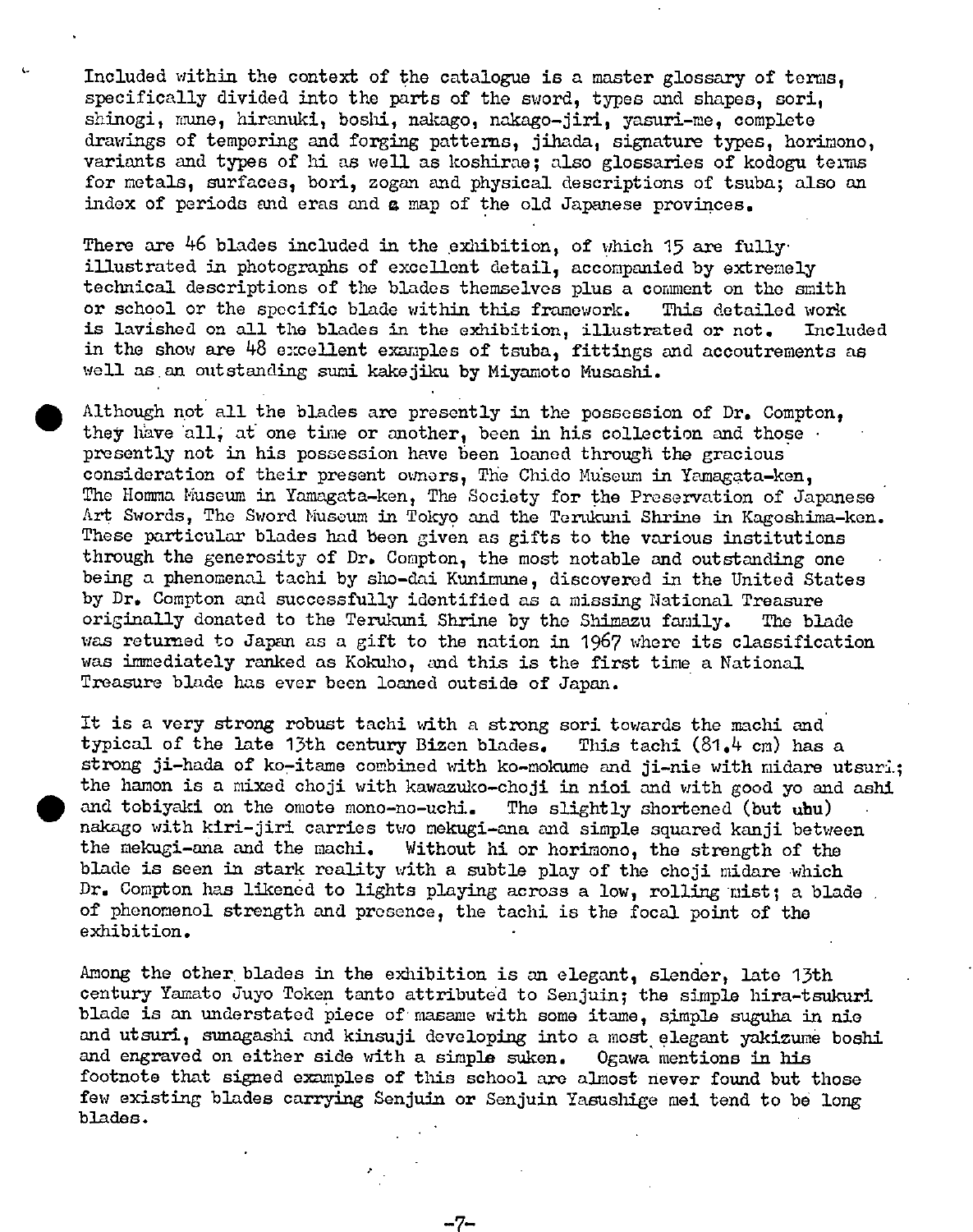An exquisite mumei 13th century Juyo Bunkazai tachi attributed to Fukuoka Ichimonji,  $76.7$  cm. has a strong sori and elegant slender ubu nakago; the hada is ko-itame with mokume and midare, the robust hamon is choji midare with juka-choji midare in nioi with large amounts of ko-nie, yo and ashi, an exuberant bit of tempering calming to a fairly simple medium suguha towards the machi.'

One of the most elegant tanto in the exhibition is a Juyo Token blade bearing a Kunimitsu mei; hira-tsukuri,  $24.7$  cm. the blade has a simple ubu-nakago, the hada a fine ko-itame with some chikei; a thin suguha of nioi carrying kinsuji, sunagashi and dense nie, a very Simple ko-maru boshi with slight hakikake, void of any horimono whatsoever. The koshirae is in aikuchi style with kozuka and menuki by Goto Ichijo in the form of fruit.

Another tanto of the same period, also with a Juyo Token classification, as many of the blades in the exhibition are, is a small hira-tsukuri  $24$  cm. Norishige; a vigorous matsukawa hada, the hamon is in shallow notare of kinsuji and mis with some sunagashi and a kaen boshi. Ogawa mentions in his footnote that the notaro with sunagashi kinsuji given an impressjon of a Sung landscape • painting.

The only Higo blade in the exhibition, in which the majority tends to be Bizen, is a fine tachi by Kunitoki, early 14th century with a Tokubetsu Juyo Token, classification. A shallow elegant blade,  $68.4$  cm. it has a suriage nakago which displays, between the final mokugi-ana and the jiri, two very large Kunitoki kanji filling the width of the nakago; the ji-hada is a fine and thick itame with some indications of masame; the hamon is a shallow notare mixed with some komidare and ko-choji on the lower hamon with a profuse amount of ko-nie intermixed with ashi and yo. A very strong and elegant blade with a bo-hi A very strong and elegant blade with a bo-hi extending the full length of the shinogi-ji.

One of the more subtle blades in the collection is a Juyo Token Bizen tanto by Chogi; hira-tsukuri,  $21.2$  cm. with an ubu-nakago bearing a full signature, Bishu Osafune Chogi and dated December, 1368. The ji-hada is a very dense itame with chikei and the hamon is a vigorous o-midare with notare in ko-nie with plenty of ashi, yo and some munoyaki. The midare-komi boshi with a long turn-back completes the overall presence of the blade which at first seems rather boistrous, but in fact is a blade of extreme subtlety and delicacy, a blade which Dr. Compton himseLf has said is one of his favourites. It is interesting to note that Ogawa mentions in his footnote that whereas most contemporary Osafune 'blades are principally gunone, Chogi used a great deal of notare mixed with choji.

Among the other tanto and small wakizachi in the exhibition are included: Juyo Token wakizashi by Hiromitsu, dated October 1362, a good Sagami blade with dense itame and hitatsura combined with gunome and a profuse amount of ashi, sunagashi and kinsuji in nie. A particularly nice hira-tsukuri Tokubetsu Kicho Token wakizashi by Ryuoshi Sadatsugu, dated March 1968, carries a ko-itame hada, an hamon of choji combined with ko-gunome with profuse ko-nie, ashi, ara-nie, kinsuji and sunagashi - a brilliant blade caned on the ura with a plum and on the omote with bamboo; it is fully dated and signed and is without mekugi-ana as it is an intentional copy of a shrine presentation wakizashi, classified an Important Cultural Property, made by sho-dai Yasytsugu and donated to the Atsuta Jingu in Nagoya on the occasion of his recognition by Tokugawa Iyeyasu to use the aoi-mon on his blades.

-8-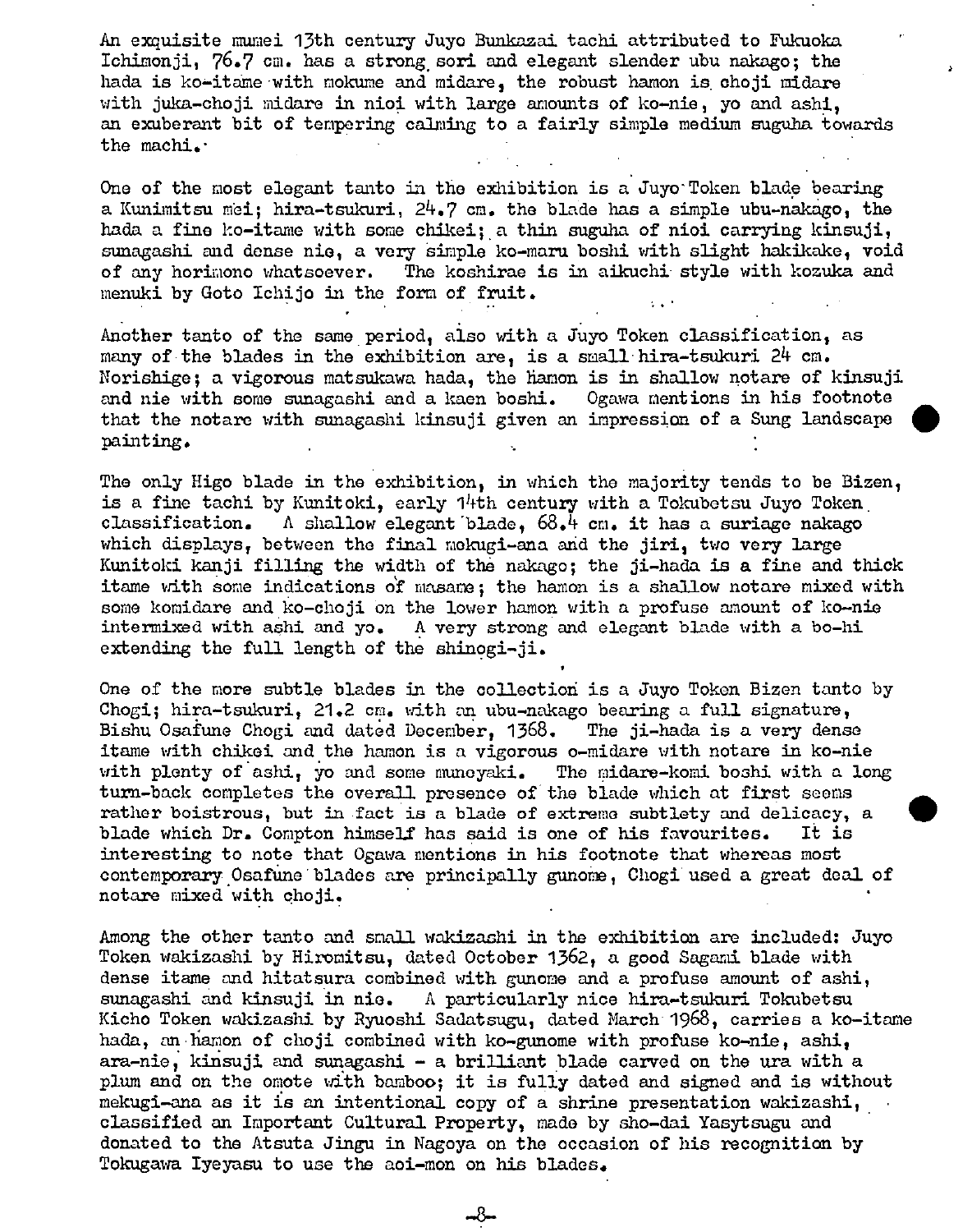Among the daito, there is a Tokubetsu .Juyo Token tachi by Biahu Osafune lyosuke dated March 1412; a Juyo Token katana by Hankei; a Juyo Token katana by Inoue Shinkai dated August 1676; a shinshinto katana by Fujiwara Kiyondo; a Juyo Token tachi by Bishu Osafune Tomomitsu dated January 1365; an o-suriage mumei Tokübetsu Juyo Tokeñ katana attributed to Yukimitsu (an excellent example of Sagami work;) a Juyo Bunkazai mid 13th century tachi attributedtd Fukuoka Ichimonji, a thin elegant blade with strong sori, slender, curving nakago, executed in ko-itame with mokume, the profuse choji midare hamon comprised of juka-choji midare in nioi with yo, ko-nie, kinsuji and ashi, void of any horimono, the blade complete with itomaki-tachi koshirae emblazoned with kiri-mon and was given by Dr. Compton to the Sociëty for the Preservation of Japanese Art Swords in August, 1967. -

The catalogue is extremely important, not only as a record of the exhibition itself, but also for the excellent teaching qualities for beginning and advanced collectors; the profuse detailed drawings and massive glossaries clearly elaborate and explain the great technicalities of the field. By far, it is the most complete and extensive cataloguo cuni teaching manual on the subject in any Western language.

As this is one of the very few truly academic and extensive exhibitions of Japanese swords mounted outside of Japan, it can only be read as an omen of things to come. It honours, firstly, the blades and secondly, one of the great men of the field inside or outside of Japan, Dr. Walter Ames Compton, who for more than forty years has diligently studied and worked to preserve the field for future appreciation.

The cost of the catalogue (including air postage) outside of the United States is as follows:

|                      | Japan Society<br>Alberta Control<br>Mombers                             | Non-Members |  |
|----------------------|-------------------------------------------------------------------------|-------------|--|
| Softbound            | 814.35                                                                  | 816.85      |  |
| Hardbound            | 829.85<br>and the company                                               | 836.85      |  |
| $\ddot{\phantom{1}}$ | The Japan Society<br>333 East 47th Street<br>New York<br>New York 10017 |             |  |

## Californian Sword Show

USA.

I have received additional information on the Northern Californian Sword Club's Token Tai Kai, details of which can be found in Programme No 89. This event is taking place from July 21 - August 1, 1976 and includes a shinsa, lectures, auctions etc. Should anyone wish to go who has not yet registered and requires further information, or who is going and has not receivod the latest Newalettor, please send a stamped, self-addressed envelope to me and I will forward details.

-9-